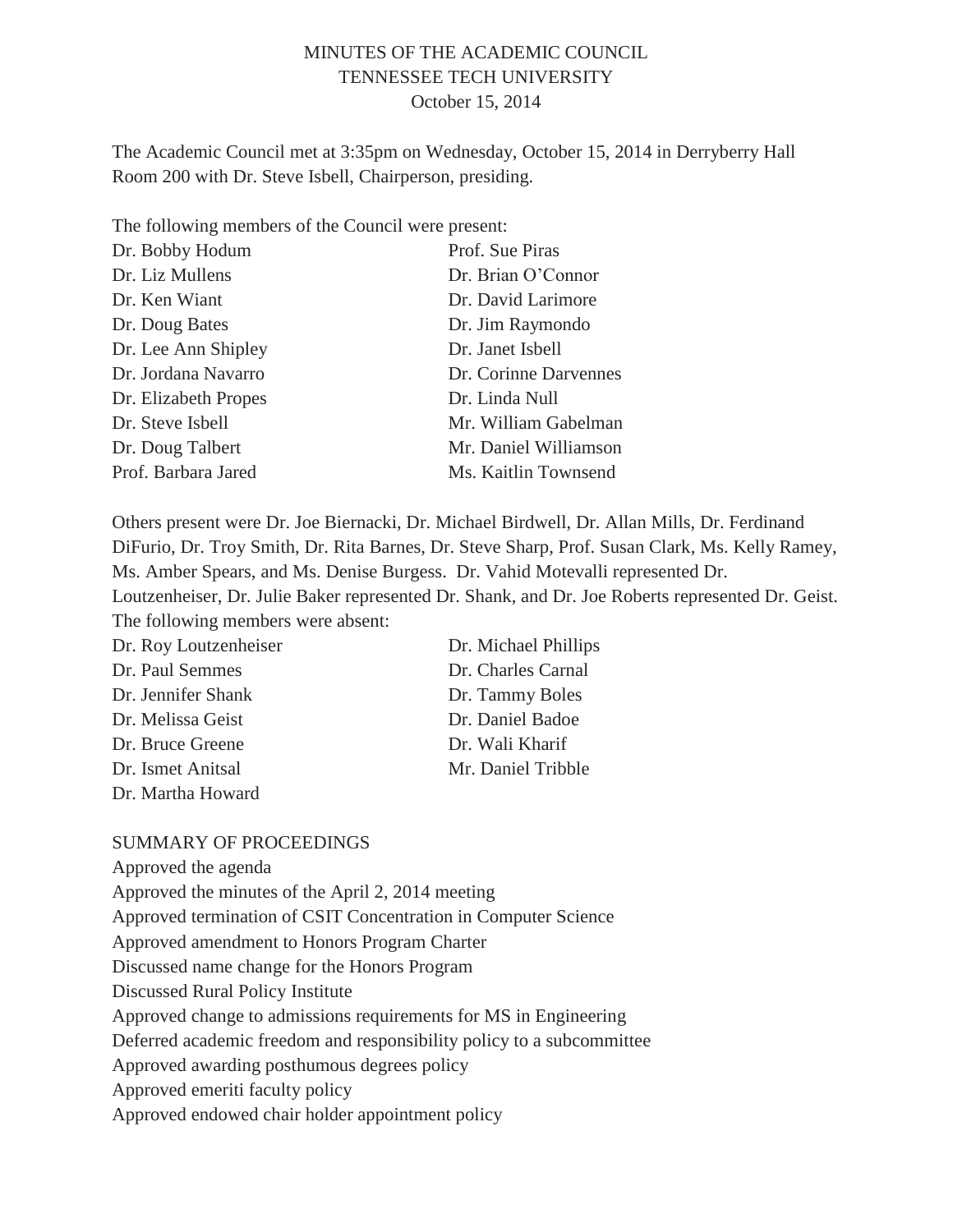## PROCEEDINGS

#### Approval of the Agenda

Dr. Darvennes MOVED approval of the agenda and Mr. Gabelman SECONDED. The agenda was APPROVED unanimously.

### Approval of the Minutes of the April 2, 2014 Meeting

Dr. Talbert MOVED approval of the minutes and Dr. Hodum SECONDED. The minutes were APPROVED unanimously.

### Approval of Proposal to Terminate CSIT Concentration in Computer Science

Dr. Talbert explained that the CSIT concentration was created when the department was in the College of Arts and Sciences. The department is now in the College of Engineering and needs to focus on the strategic goals of that college. With the addition of the new Information Assurance and Cybersecurity concentration in Fall 2014, the program incorporates elements of CSIT and is well aligned with the college goals. The concentration will be phased out by Fall 2018. Dr. Talbert MOVED approval and Dr. Darvennes SECONDED. The proposal was APPROVED unanimously.

## Approval of Amendment to Honors Program Charter

Dr. Barnes explained that the amendment expands Honors research options and other upperdivision Honors options in the major. This gives the students more flexibility in selecting two Honors Colloquia or one Honors Colloguium. Dr. Talbert MOVED approval and Mr. Gabelman SECONDED. The proposal was APPROVED unanimously.

# Name Change for the Honors Program

Dr. Stephens explained the name change is to expand the Honors Program to an Honors College. A task force charged by the Provost to examine the establishment of an Honors College and lead by Dr. Rita Barnes has reviewed the possibility of an Honors College for TTU and have visited other universities with honors colleges. Dr. Barnes presented more information and the comparison of an Honors Program versus an Honors College. After a lengthy discussion with many questions and concerns, the Academic Council agreed in principal to the establishment of an Honors College. The Honors College taskforce was charged to provide the Academic Council, at a future meeting, a statement of our commitment to move to an Honors College. This statement will include the proposed actions that must be taken and a brief timeline for those actions in order to get the current Honors Program to the point at which we are ready to establish the Honors College.

# Proposal for a Rural Policy Institute

Dr. Ghorashi explained the President has a desire to further enhance our regional interactions and better serve the middle Tennessee communities. The Provost proposed the establishment of a rural policy institute and discussed it during the summer with a group of faculty recommended by the Deans and again during the Deans' retreat. The Rural Policy Institute would generate and disseminate objective knowledge through scholarly research on the challenges and opportunities that exists in rural communities in Tennessee and the nation. After a lengthy discussion on the purpose and logistics of the institute, it was decided that a task force would be formed with representatives from each of the colleges to further review this item. Those agreeing to serve on the task force are Dr. Janet Isbell, Dr. Lee Ann Shipley, Prof. Barbara Jared, Dr. Doug Talbert,